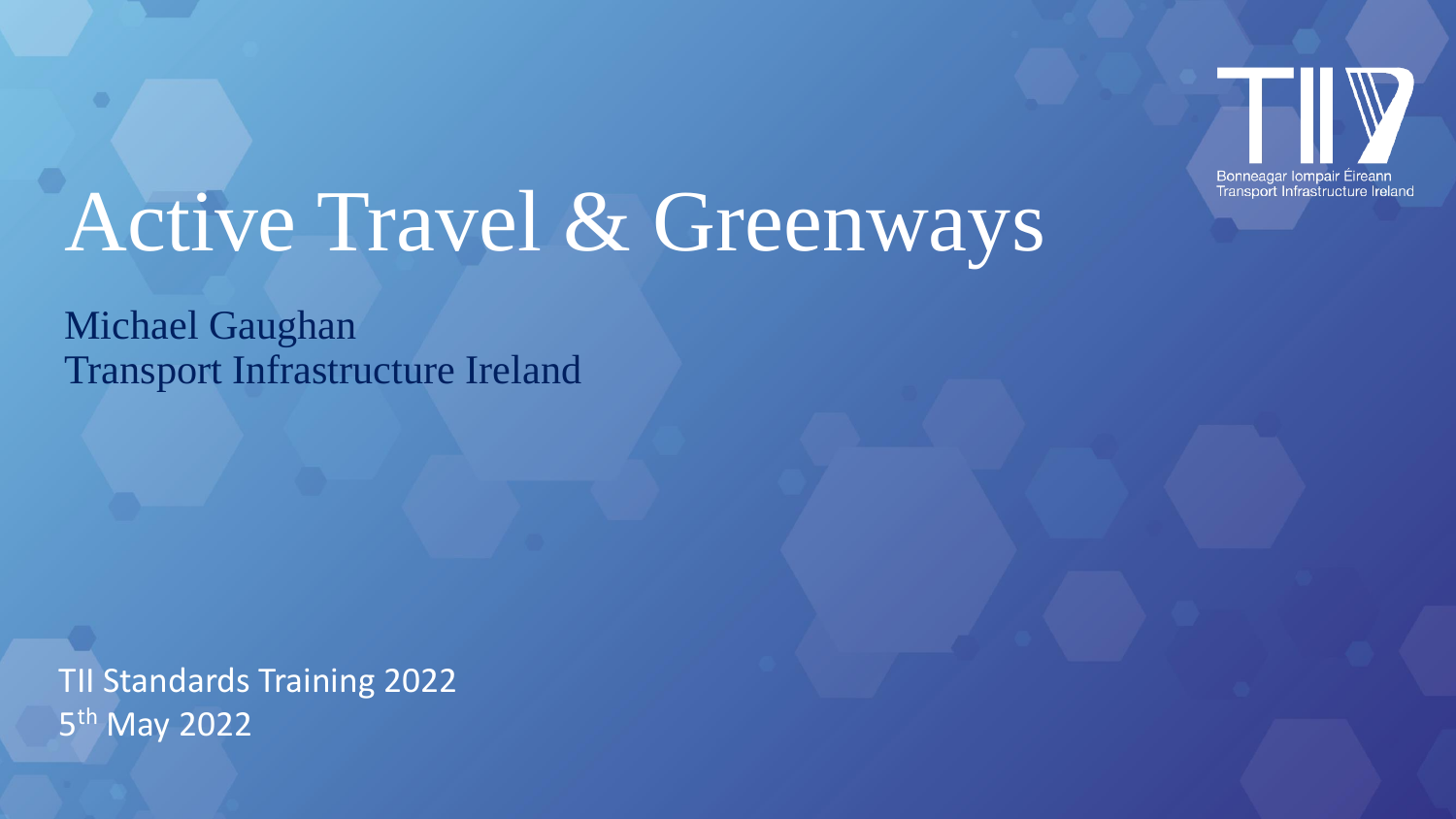#### National Roads – Active Travel Planning – Why?

- Evolving policy environment.
- Interim guidance; standards under review.
- Guidance departs in instances from existing TII publication standards, departure required (e.g. cross section).
- Applicable to national road projects in rural areas (60kph+).
- Coordinated and cohesive networks.
- Scoping / identifying necessary works.

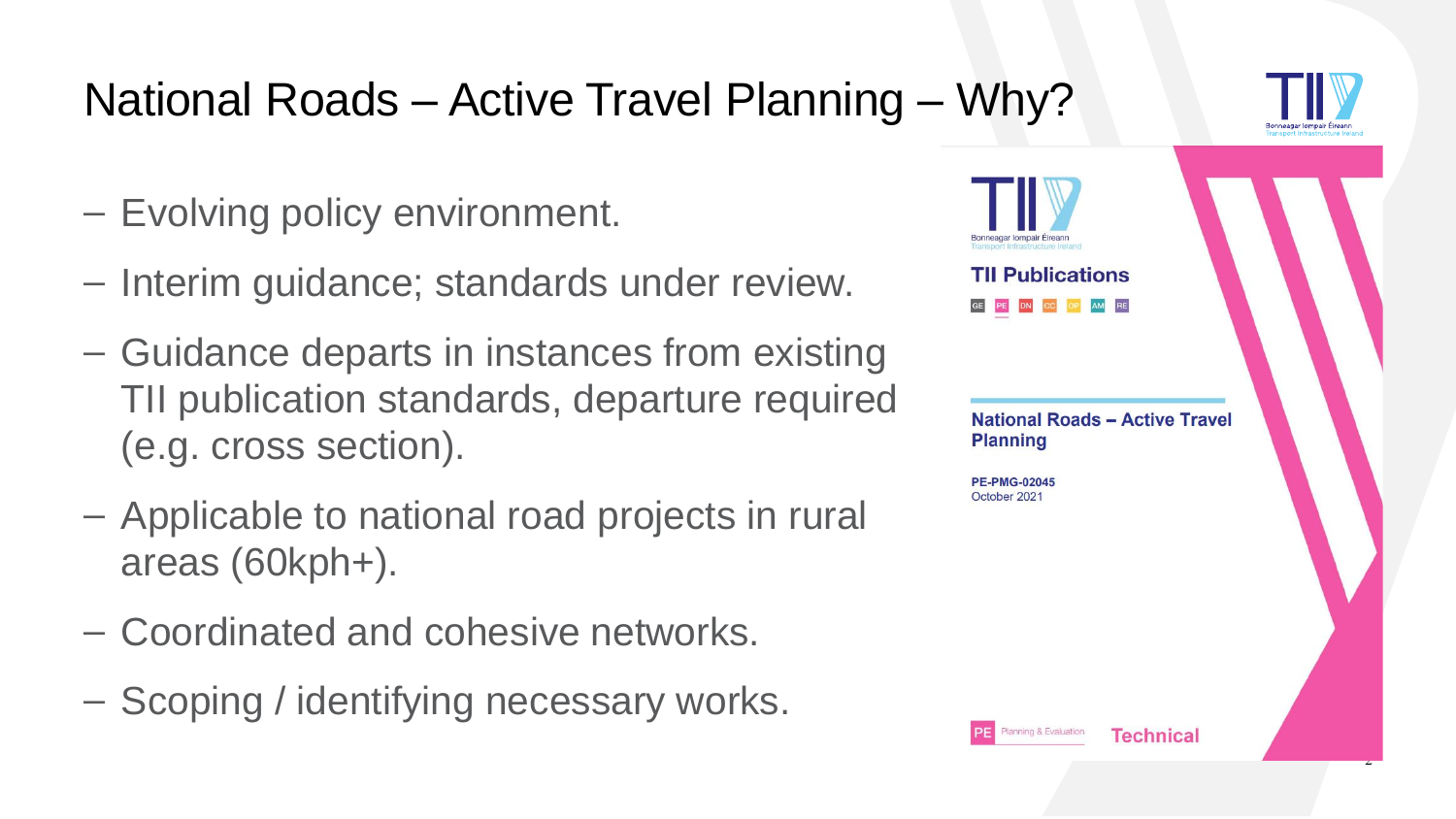#### National Roads – Active Travel Planning – How?

- Suite of TII Publications Guidelines & Standards
- Rural Cycleway Design (Offline).
- DMURS, National Cycle Manual, ABTA.
- Examine scheme to determine active travel intervention need – principles, questions, examples set out.
- Develop active travel intervention as part of project development (appraisal and development in line with PMG and PAG's).

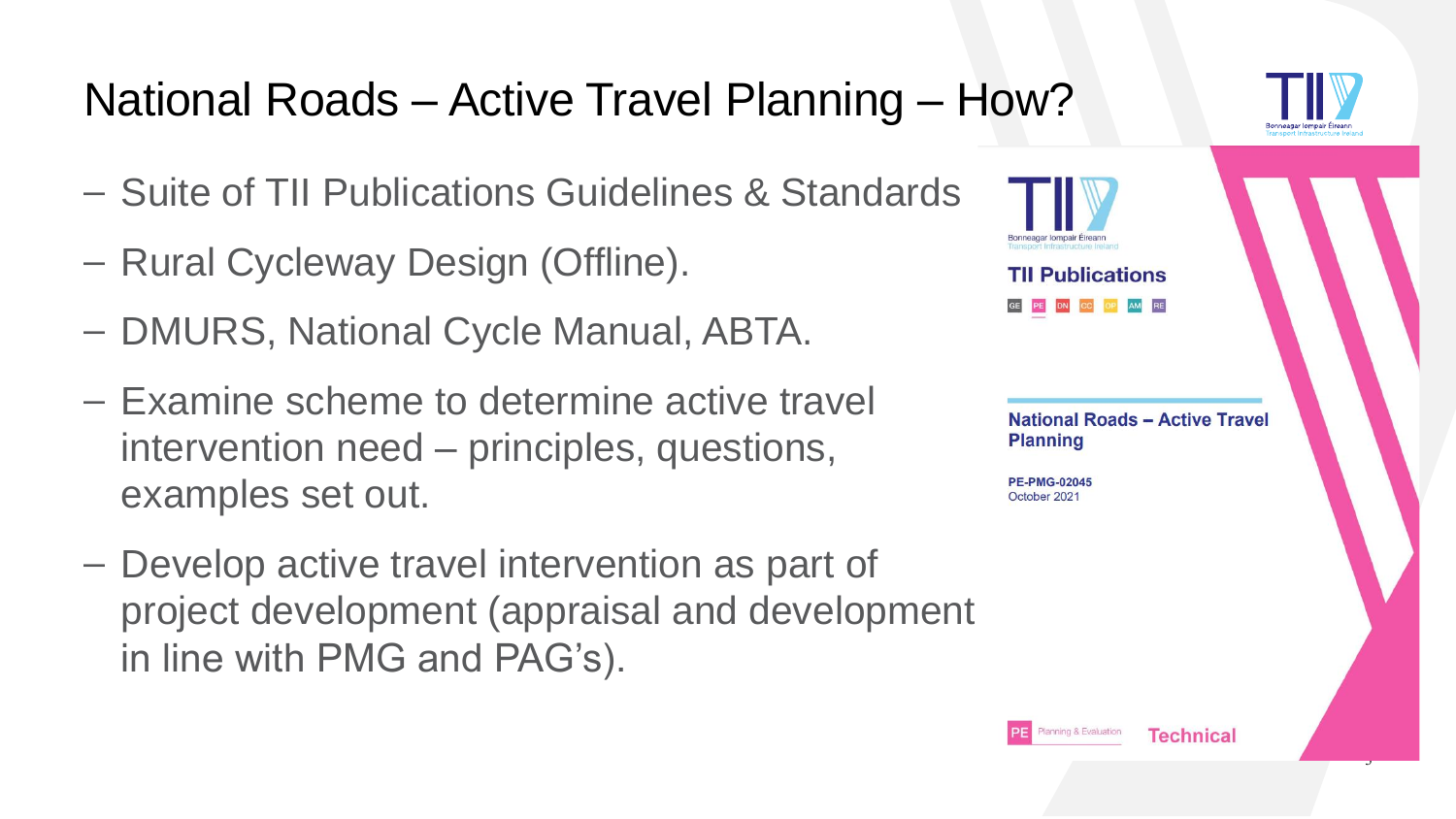

### National Roads – Active Travel Planning – What?

- Updated terminology and definitions.
- Provision of facilities adjacent to Type 1 single carriageway.
- Segregation required over 60kph.
- Updated design criteria to reflect feedback / issues.
- Cycle / pedestrian segregation requirements; CROW, Scottish Guidance.
- Operation, Maintenance, and Assessment / evaluation needs highlighted.
- Initial & detailed assessments. <sup>4</sup>